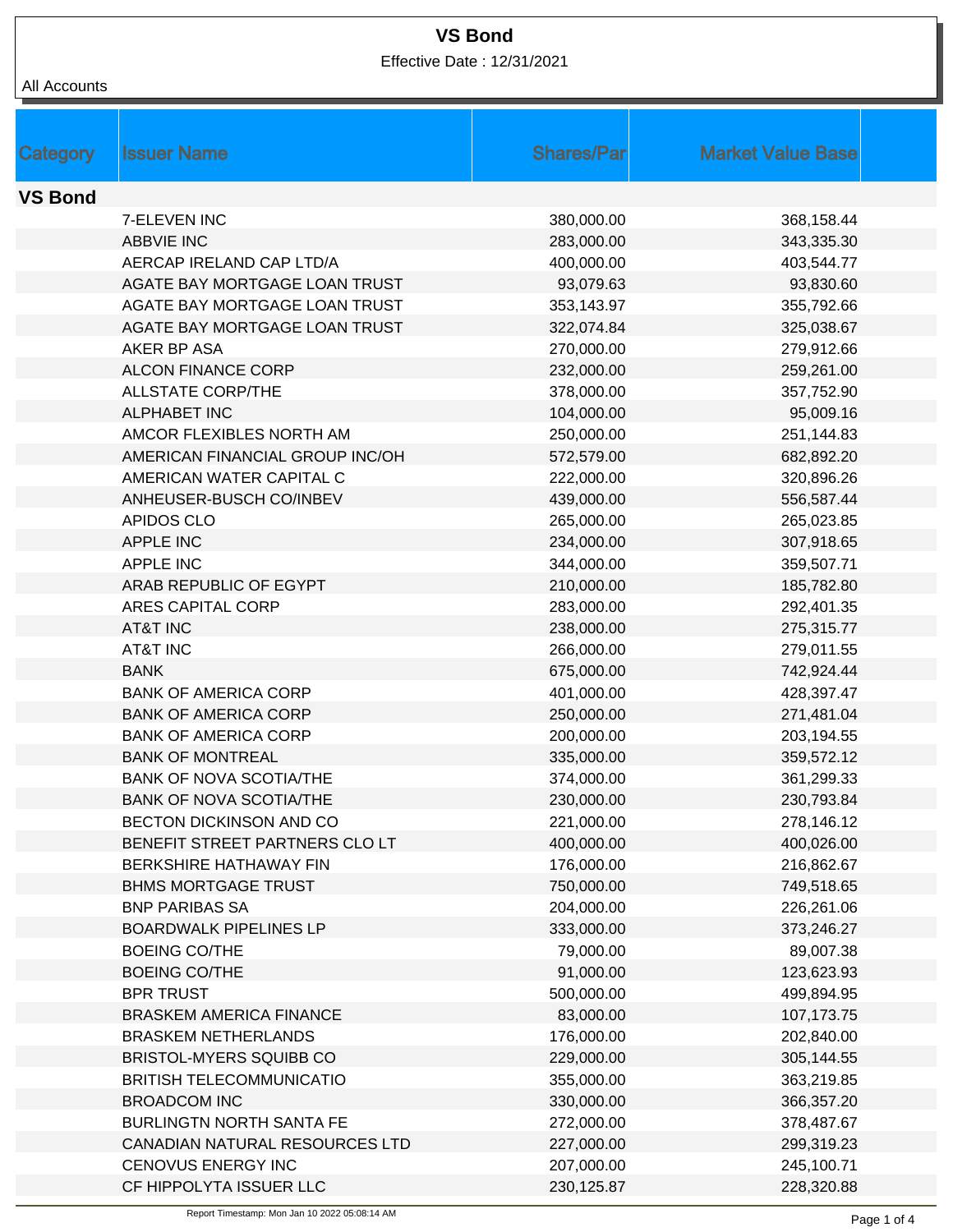Effective Date : 12/31/2021

| <b>Category</b> | <b>Issuer Name</b>                    | <b>Shares/Par</b> | <b>Market Value Base</b> |
|-----------------|---------------------------------------|-------------------|--------------------------|
|                 | <b>CHARLES SCHWAB CORP/THE</b>        | 464,000.00        | 458,002.07               |
|                 | CHARTER COMM OPT LLC/CAP              | 209,000.00        | 286,207.69               |
|                 | <b>CHENIERE ENERGY PARTNERS LP</b>    | 371,000.00        | 374,710.00               |
|                 | <b>CIFC FUNDING LTD</b>               | 275,000.00        | 274,872.95               |
|                 | <b>CITIGROUP INC</b>                  | 141,000.00        | 173,933.31               |
|                 | <b>CITIGROUP INC</b>                  | 225,000.00        | 238,563.00               |
|                 | <b>CITIGROUP INC</b>                  | 323,000.00        | 320,512.08               |
|                 | CLEVELAND ELEC ILLUMINAT              | 349,000.00        | 400,961.29               |
|                 | CNH INDUSTRIAL CAP LLC                | 384,000.00        | 375,983.60               |
|                 | <b>COMCAST CORP</b>                   | 243,000.00        | 280,867.49               |
|                 | <b>COMMONSPIRIT HEALTH</b>            | 190,000.00        | 198,703.42               |
|                 | <b>COMMONSPIRIT HEALTH</b>            | 263,000.00        | 307,079.00               |
|                 | <b>COMMONWEALTH OF BAHAMAS</b>        | 210,000.00        | 179,289.60               |
|                 | CONTINENTAL RESOURCES INC/OK          | 200,000.00        | 235,524.00               |
|                 | COOPERATIEVE RABOBANK UA              | 318,000.00        | 308,692.78               |
|                 | <b>CORESTATES CAPTL III</b>           | 365,000.00        | 355,034.95               |
|                 | <b>CREDIT SUISSE COMMERCIAL MORTG</b> | 219,970.67        | 221,565.08               |
|                 | <b>CREDIT SUISSE MORTGAGE TRUST</b>   | 178,513.03        | 178,747.11               |
|                 | <b>CREDIT SUISSE MORTGAGE TRUST</b>   | 278,790.73        | 280,649.01               |
|                 | <b>CROWN CASTLE INTL CORP</b>         | 361,000.00        | 388,061.73               |
|                 | <b>CVS HEALTH CORP</b>                | 240,000.00        | 312,912.70               |
|                 | <b>DBUBS MORTGAGE TRUST</b>           | 360,000.00        | 372,161.20               |
|                 | DEUTSCHE ALT-A SECURITIES INC         | 574.97            | 576.90                   |
|                 | DEUTSCHE TELEKOM INT FIN              | 124,000.00        | 180,341.73               |
|                 | DH EUROPE FINANCE                     | 293,000.00        | 313,608.40               |
|                 | DREYFUS GOVERNMENT CASH MANAGE        | 3,346,970.41      | 3,346,970.41             |
|                 | DRIVEN BRANDS FUNDING LLC             | 705,062.50        | 743,222.60               |
|                 | DRIVEN BRANDS FUNDING LLC             | 350,000.00        | 344,055.95               |
|                 | DUKE ENERGY PROGRESS LLC              | 93,000.00         | 109,583.39               |
|                 | <b>EDISON INTERNATIONAL</b>           | 207,000.00        | 218,634.84               |
|                 | ELARA HGV TIMESHARE ISSUER            | 352,822.00        | 352,763.47               |
|                 | ELECTRICITE DE FRANCE SA              | 224,000.00        | 271,604.72               |
|                 | <b>ENERGY TRANSFER LP</b>             | 395,000.00        | 422,939.59               |
|                 | <b>EQUINIX INC</b>                    | 236,000.00        | 244,628.07               |
|                 | EVERBANK MORTGAGE LOAN TRUST          | 104,850.81        | 105,679.54               |
|                 | <b>FANNIE MAE</b>                     | 16,917.30         | 17,040.30                |
|                 | <b>FANNIE MAE</b>                     | 292,844.90        | 305,567.11               |
|                 | <b>FANNIE MAE</b>                     | 3,485.13          | 3,902.23                 |
|                 | <b>FANNIE MAE</b>                     | 3,197.80          | 3,360.05                 |
|                 | <b>FANNIE MAE</b>                     | 5,783.38          | 6,088.87                 |
|                 | <b>FANNIE MAE</b>                     | 113,239.38        | 124,356.04               |
|                 | <b>FANNIE MAE</b>                     | 105,919.79        | 117,130.58               |
|                 | <b>FANNIE MAE</b>                     | 221,356.28        | 238,396.30               |
|                 | <b>FANNIE MAE</b>                     | 284,142.50        | 300,363.69               |
|                 | <b>FANNIE MAE</b>                     | 94,177.43         | 102,416.41               |
|                 | <b>FANNIE MAE</b>                     | 237,661.10        | 251,670.79               |
|                 | <b>FANNIE MAE</b>                     | 211,840.63        | 237,354.83               |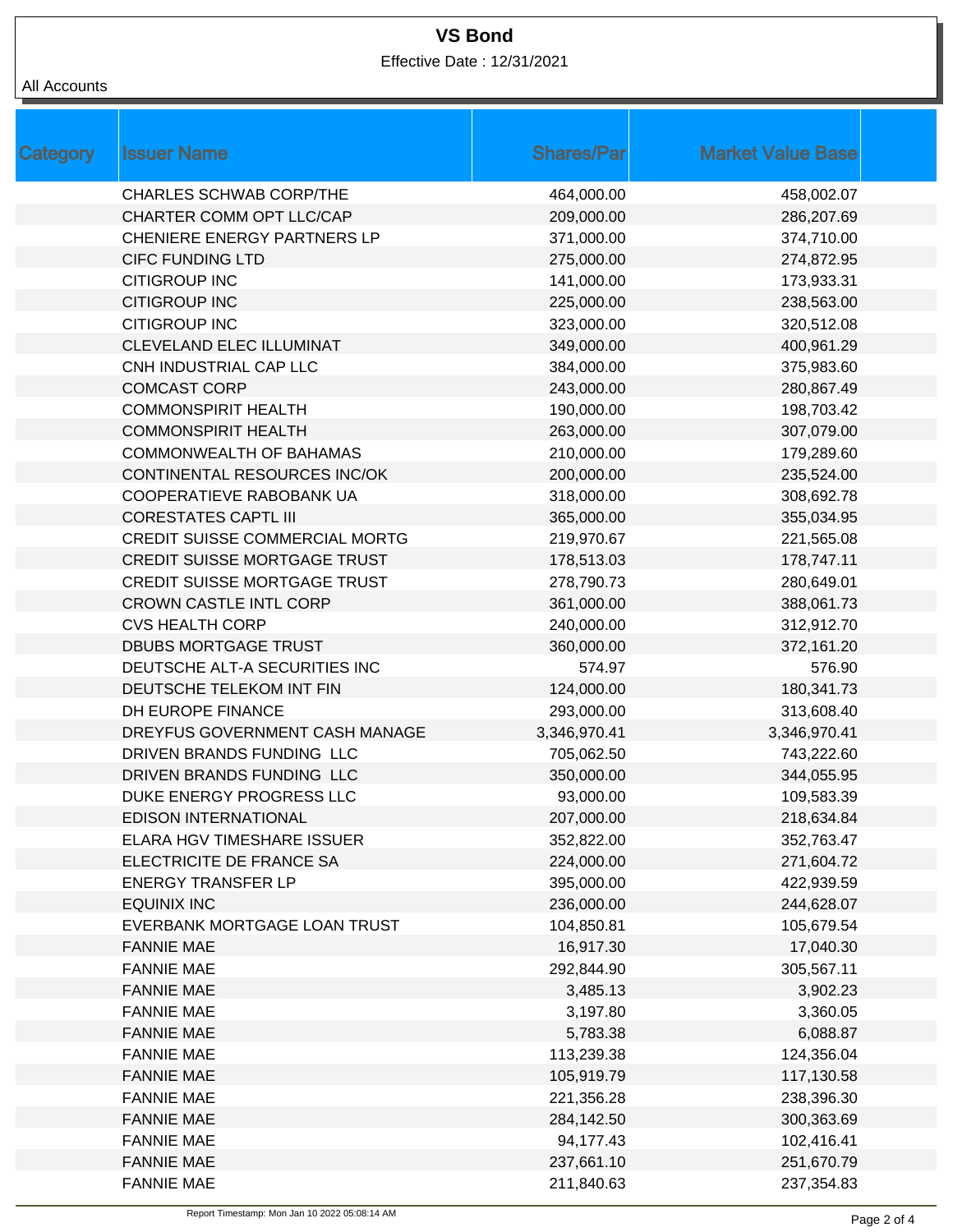Effective Date : 12/31/2021

| <b>Category</b> | <b>Issuer Name</b>                    | <b>Shares/Par</b> | <b>Market Value Base</b> |
|-----------------|---------------------------------------|-------------------|--------------------------|
|                 | <b>FANNIE MAE</b>                     | 190,099.50        | 215,675.68               |
|                 | <b>FANNIE MAE</b>                     | 193,844.64        | 206,916.51               |
|                 | <b>FANNIE MAE</b>                     | 344,464.16        | 362,856.20               |
|                 | <b>FANNIE MAE</b>                     | 363,672.48        | 363,677.95               |
|                 | <b>FANNIE MAE</b>                     | 380,105.17        | 395,584.63               |
|                 | <b>FANNIE MAE</b>                     | 278,462.00        | 288,158.58               |
|                 | <b>FANNIE MAE</b>                     | 330,493.89        | 338,467.33               |
|                 | <b>FANNIE MAE</b>                     | 4,606.94          | 5,265.15                 |
|                 | <b>FANNIE MAE</b>                     | 28,437.26         | 32,259.40                |
|                 | <b>FANNIE MAE</b>                     | 28,328.20         | 31,118.59                |
|                 | <b>FANNIE MAE</b>                     | 109,401.33        | 115,564.58               |
|                 | <b>FANNIE MAE</b>                     | 73,304.35         | 79,707.87                |
|                 | <b>FANNIE MAE</b>                     | 436,904.31        | 455,209.44               |
|                 | <b>FANNIE MAE</b>                     | 48,869.25         | 54,038.13                |
|                 | <b>FANNIE MAE</b>                     | 68,234.33         | 77,377.61                |
|                 | <b>FANNIE MAE</b>                     | 127,317.64        | 143,732.13               |
|                 | <b>FANNIE MAE</b>                     | 85,679.33         | 94,738.69                |
|                 | <b>FANNIE MAE</b>                     | 70,826.72         | 77,761.76                |
|                 | <b>FEDEX CORP</b>                     | 340,000.00        | 432,379.79               |
|                 | <b>FISERV INC</b>                     | 290,000.00        | 312,153.44               |
|                 | FORD MOTOR CO                         | 202,000.00        | 206,848.00               |
|                 | <b>FORTIS INC/CANADA</b>              | 85,000.00         | 88,529.16                |
|                 | <b>FREDDIE MAC</b>                    | 12,890.21         | 14,337.84                |
|                 | <b>FREDDIE MAC</b>                    | 6,506.00          | 7,490.24                 |
|                 | <b>FREDDIE MAC</b>                    | 254,781.42        | 281,905.54               |
|                 | <b>FREDDIE MAC</b>                    | 48,278.85         | 53,041.40                |
|                 | <b>FREDDIE MAC</b>                    | 37,804.62         | 41,827.15                |
|                 | <b>FREDDIE MAC</b>                    | 159,457.31        | 175,083.96               |
|                 | <b>FREDDIE MAC</b>                    | 316,738.39        | 347,764.26               |
|                 | <b>FREDDIE MAC</b>                    | 598,858.80        | 597,865.42               |
|                 | <b>FREDDIE MAC</b>                    | 600,721.55        | 663,787.22               |
|                 | <b>GENERAL MOTORS FINL CO</b>         | 169,000.00        | 200,570.55               |
|                 | <b>GOLDMAN SACHS GROUP INC/THE</b>    | 182,000.00        | 196,112.97               |
|                 | <b>GOLDMAN SACHS GROUP INC/THE</b>    | 352,000.00        | 354,929.37               |
|                 | GOVERNMENT NATIONAL MORTGAGE A        | 100,251.60        | 107,427.62               |
|                 | GOVERNMENT NATIONAL MORTGAGE A        | 155,214.55        | 165,295.04               |
|                 | GOVERNMENT NATIONAL MORTGAGE A        | 67,745.75         | 74,590.01                |
|                 | GOVERNMENT NATIONAL MORTGAGE A        | 90,437.21         | 97,967.76                |
|                 | <b>GOVERNMENT NATIONAL MORTGAGE A</b> | 270,022.42        | 299,040.80               |
|                 | GOVERNMENT NATIONAL MORTGAGE A        | 20,947.41         | 23,369.98                |
|                 | <b>GS MORTGAGE SECURITIES TRUST</b>   | 250,000.00        | 263,334.53               |
|                 | <b>GS MORTGAGE SECURITIES TRUST</b>   | 375,000.00        | 379,670.81               |
|                 | <b>GS MORTGAGE-BACKED SECURITIES</b>  | 306,636.37        | 306,979.50               |
|                 | HEALTHCARE REALTY TRUST INC           | 285,000.00        | 283,894.90               |
|                 | HOME DEPOT INC/THE                    | 227,000.00        | 326,518.70               |
|                 | HONO MORTGAGE TRUST                   | 315,000.00        | 314,280.38               |
|                 | HOST HOTELS & RESORTS LP              | 338,000.00        | 364,331.53               |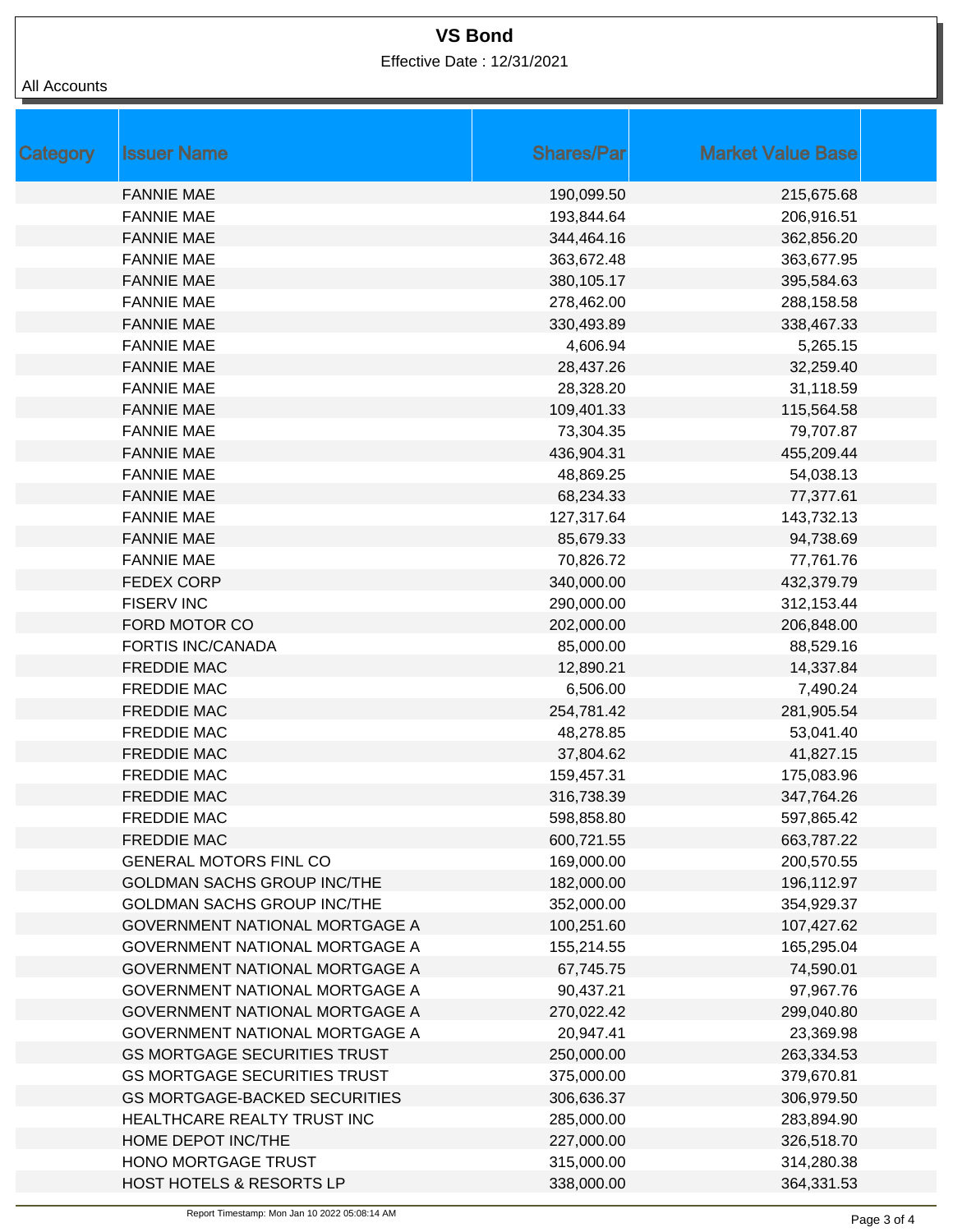Effective Date : 12/31/2021

| Category | <b>Issuer Name</b>                                        | <b>Shares/Par</b> | <b>Market Value Base</b> |  |
|----------|-----------------------------------------------------------|-------------------|--------------------------|--|
|          | <b>HSBC HOLDINGS PLC</b>                                  | 205,000.00        | 221,202.74               |  |
|          | HUNTINGTON BANCSHARES INC/OH                              | 349,000.00        | 354,640.35               |  |
|          | <b>HYUNDAI CAPITAL AMERICA</b>                            | 316,000.00        | 323,959.99               |  |
|          | <b>IMPERIAL BRANDS FIN PLC</b>                            | 434,000.00        | 466,151.73               |  |
|          | ISHARES JP MORGAN USD EMERGING MARKETS<br><b>BOND ETF</b> | 45,431.00         | 4,954,704.86             |  |
|          | JACK IN THE BOX FUNDING LLC                               | 297,750.00        | 299,197.66               |  |
|          | <b>JBS FINANCE LUXEMBOURG</b>                             | 374,000.00        | 369,796.24               |  |
|          | JERSEY MIKE'S FUNDING LLC                                 | 268,000.00        | 281,338.36               |  |
|          | JIMMY JOHN'S FUNDING LLC                                  | 241,250.00        | 254,967.23               |  |
|          | JOHN DEERE CAPITAL CORP                                   | 298,000.00        | 307,240.42               |  |
|          | JP MORGAN CHASE COMMERCIAL MOR                            | 350,000.00        | 351,002.37               |  |
|          | JP MORGAN MORTGAGE TRUST                                  | 509,634.05        | 516,015.43               |  |
|          | <b>JPMORGAN CHASE &amp; CO</b>                            | 336,000.00        | 360,208.01               |  |
|          | <b>JPMORGAN CHASE &amp; CO</b>                            | 256,000.00        | 265,325.78               |  |
|          | <b>KROGER CO</b>                                          | 213,000.00        | 271,008.29               |  |
|          | LLOYDS BANKING GROUP PLC                                  | 343,000.00        | 366,582.06               |  |
|          | LOWE'S COS INC                                            | 308,000.00        | 357,864.72               |  |
|          | <b>MADISON PARK FUNDING LTD</b>                           | 275,000.00        | 275,049.50               |  |
|          | <b>MADISON PARK FUNDING LTD</b>                           | 375,000.00        | 375,104.63               |  |
|          | <b>MARS INC</b>                                           | 336,000.00        | 389,363.23               |  |
|          | <b>MASTERCARD INC</b>                                     | 374,000.00        | 373,314.41               |  |
|          | <b>MC BRAZIL DWNSTRM</b>                                  | 193,000.00        | 192,131.50               |  |
|          | MICROCHIP TECHNOLOGY INC                                  | 370,000.00        | 363,278.67               |  |
|          | MICROSOFT CORP                                            | 148,000.00        | 169,345.54               |  |
|          | <b>MID-AMERICA APARTMENTS</b>                             | 186,000.00        | 195,824.02               |  |
|          | MILL CITY MORTGAGE TRUST                                  | 289,383.07        | 295,960.14               |  |
|          | <b>MORGAN STANLEY</b>                                     | 311,000.00        | 342,171.93               |  |
|          | <b>MYLAN INC</b>                                          | 234,000.00        | 262,114.75               |  |
|          | <b>NETFLIX INC</b>                                        | 310,000.00        | 361,537.50               |  |
|          | <b>NEW MOUNTAIN CLO 1 LTD</b>                             | 350,000.00        | 349,998.25               |  |
|          | NEW YORK CITY NY HSG DEV CORP                             | 320,000.00        | 335,587.81               |  |
|          | NGPL PIPECO LLC                                           | 251,000.00        | 352,123.88               |  |
|          | NORFOLK SOUTHERN CORP                                     | 243,000.00        | 307,006.03               |  |
|          | NORTHWESTERN MUTUAL LIFE                                  | 273,000.00        | 308,791.16               |  |
|          | NXP BV/NXP FUNDING LLC                                    | 328,000.00        | 370,750.95               |  |
|          | OHIO POWER COMPANY                                        | 338,000.00        | 327,254.80               |  |
|          | ORACLE CORP                                               | 174,000.00        | 178,913.09               |  |
|          | <b>OVINTIV EXPLORATION INC</b>                            | 203,000.00        | 224,951.95               |  |
|          | PACIFIC GAS & ELECTRIC                                    | 372,000.00        | 345,786.50               |  |
|          | <b>PACIFICORP</b>                                         | 127,000.00        | 167,454.80               |  |
|          | PETROLEOS MEXICANOS                                       | 206,000.00        | 197,923.77               |  |
|          | PNC CAPITAL TRUST C                                       | 356,000.00        | 346,339.54               |  |
|          | PROCTER & GAMBLE CO/THE                                   | 490,000.00        | 463,941.06               |  |
|          | REALTY INCOME CORP                                        | 250,000.00        | 265,931.35               |  |
|          | REPUBLIC OF CHILE                                         | 306,000.00        | 283,772.16               |  |
|          | REPUBLIC OF CHILE                                         | 202,000.00        | 197,657.00               |  |
|          |                                                           |                   |                          |  |